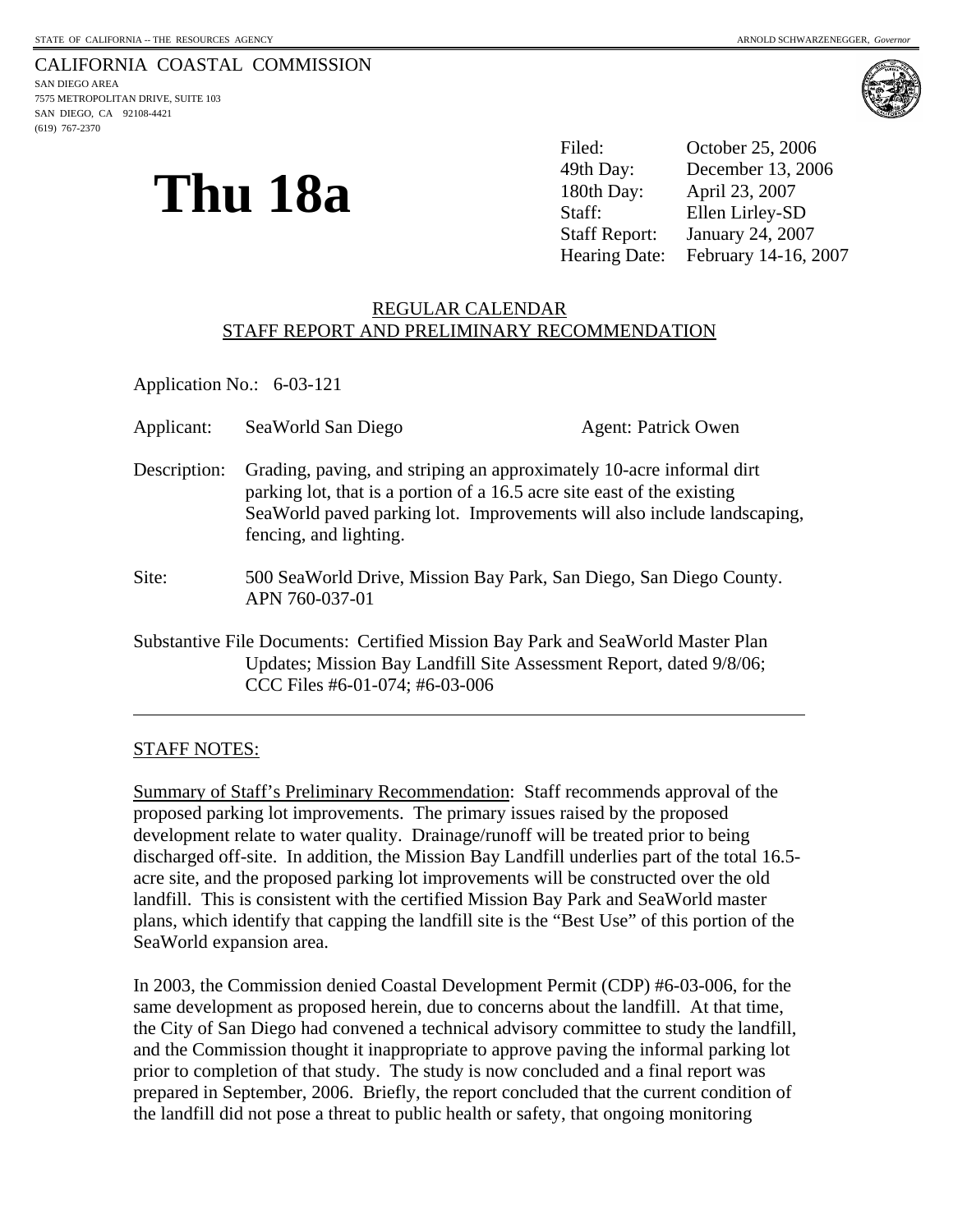should continue to identify any potential changes in that situation, and that any future development should maintain the integrity of the landfill cap. The proposed project is consistent with those findings, and the San Diego Solid Waste Local Enforcement Agency (LEA), which oversees all the City's landfills and any development within 1,000 feet of any landfill, has submitted a letter supporting the proposal. The Commission's water quality staff also concur.

# I. PRELIMINARY STAFF RECOMMENDATION:

l

The staff recommends the Commission adopt the following resolution:

## **MOTION:** *I move that the Commission approve Coastal Development Permit No. 6-03-121 pursuant to the staff recommendation.*

# **STAFF RECOMMENDATION OF APPROVAL:**

Staff recommends a **YES** vote. Passage of this motion will result in approval of the permit as conditioned and adoption of the following resolution and findings. The motion passes only by affirmative vote of a majority of the Commissioners present.

## **RESOLUTION TO APPROVE THE PERMIT:**

The Commission hereby approves a coastal development permit for the proposed development and adopts the findings set forth below on grounds that the development as conditioned will be in conformity with the policies of Chapter 3 of the Coastal Act and will not prejudice the ability of the local government having jurisdiction over the area to prepare a Local Coastal Program conforming to the provisions of Chapter 3. Approval of the permit complies with the California Environmental Quality Act because either 1) feasible mitigation measures and/or alternatives have been incorporated to substantially lessen any significant adverse effects of the development on the environment, or 2) there are no further feasible mitigation measures or alternatives that would substantially lessen any significant adverse impacts of the development on the environment.

II. Standard Conditions.

See attached page.

## III. Special Conditions.

The permit is subject to the following conditions:

 1. Final Plans. **PRIOR TO THE ISSUANCE OF THE COASTAL DEVELOPMENT PERMIT**, the applicants shall submit to the Executive Director for review and written approval, final site plans, grading plans, signage and lighting plans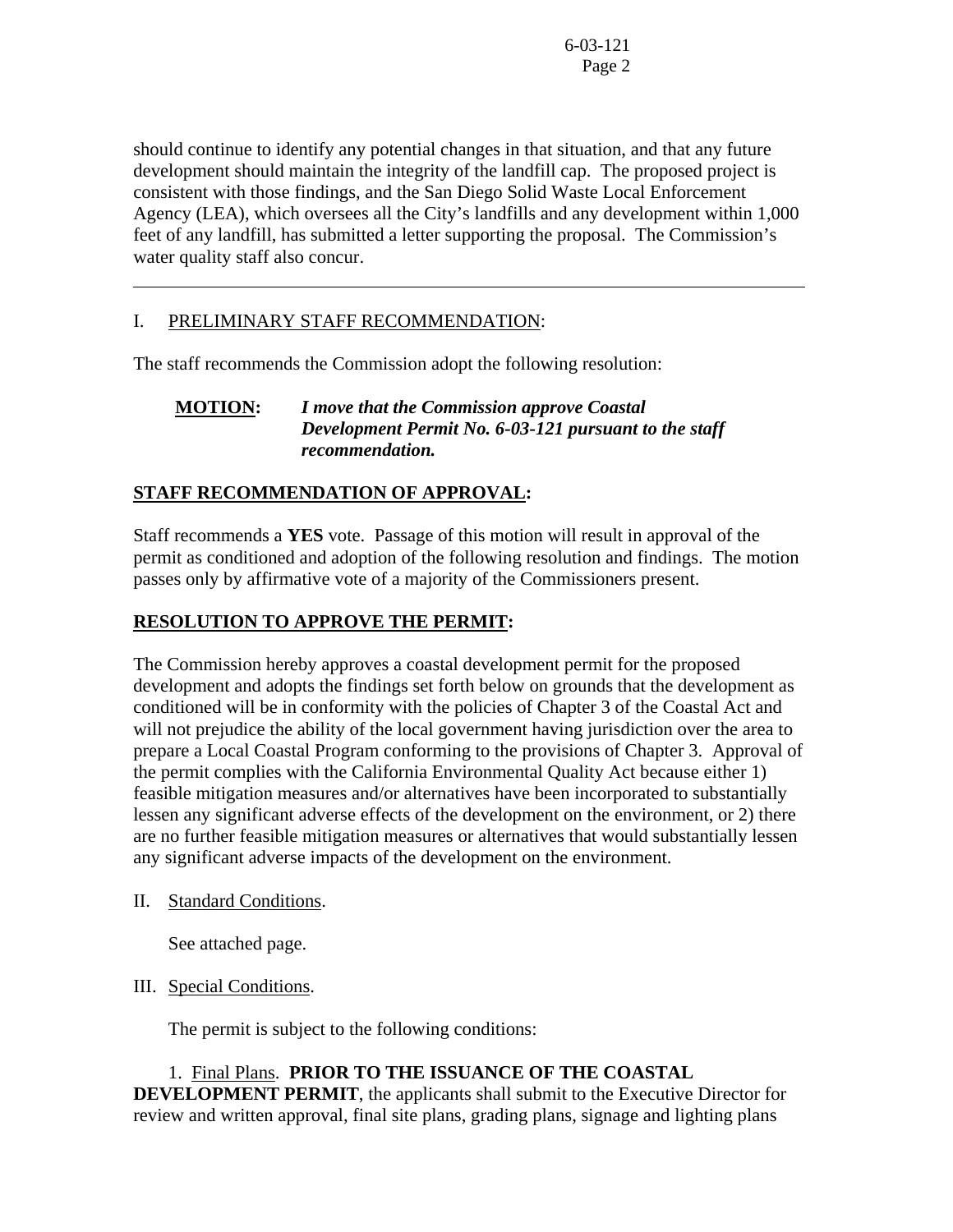and elevations of typical signs and lighting facilities approved by the City of San Diego, which shall clearly delineate all development approved pursuant to this permit. Said plans shall be in substantial conformance with the preliminary plans submitted by the applicant, titled *"SeaWorld Parking Lot Expansion*," received in the Commission's office on November 25, 2003, but shall specify that:

a. Lighting shall be directed entirely onto the parking lot itself, with no spillover effects on adjacent public parklands.

The permittees shall undertake development in accordance with the approved final plans. Any proposed changes to the approved final plans shall be reported to the Executive Director. No changes to the approved final plans shall occur without an amendment to this coastal development permit unless the Executive Director determines that no amendment is legally required.

 2. Construction Access/Staging Area/Project Timing. **PRIOR TO THE ISSUANCE OF THE COASTAL DEVELOPMENT PERMIT**, the applicant shall submit plans showing all locations which will be used as staging and storage areas for materials and equipment during the construction phase of this project. The staging/storage plan shall be subject to review and written approval of the Executive Director. Use of public park, walkways and public parking areas, including on-street parking for the interim storage of materials and equipment shall not be permitted. The plan shall indicate that no storage or staging outside the leasehold area and no traffic restrictions along Sea World Drive may occur between Memorial Day weekend and Labor Day of any year.

3. Final Revised Landscape Plans. **PRIOR TO THE ISSUANCE OF THE COASTAL DEVELOPMENT PERMIT**, the applicant shall submit to the Executive Director for review and written approval, final, revised landscaping plans approved by the City of San Diego. Said plans shall be in substantial conformance with the preliminary plans submitted by the applicant, titled *"SeaWorld Parking Lot Expansion*," received in the Commission's office on November 25, 2003, but shall be revised to include:

 a. All landscaping shall be drought-tolerant and (1) native or (2) non-invasive plant species. All landscape materials within the identified view corridors shall be species with a growth potential not expected to exceed three feet at maturity, except for authorized trees. No plant species listed as problematic and/or invasive by the California Native Plant Society, the California Invasive Pest Plant Council, or as may be identified from time to time by the State of California, including Mexican Fan Palms, shall be employed or allowed to naturalize or persist on the site. No plant species listed as 'noxious weed' by the State of California or the U.S. Federal Government shall be utilized within the property.

 b. A written commitment by the applicant that five years from the date of the issuance of the coastal development permit for the residential structure, the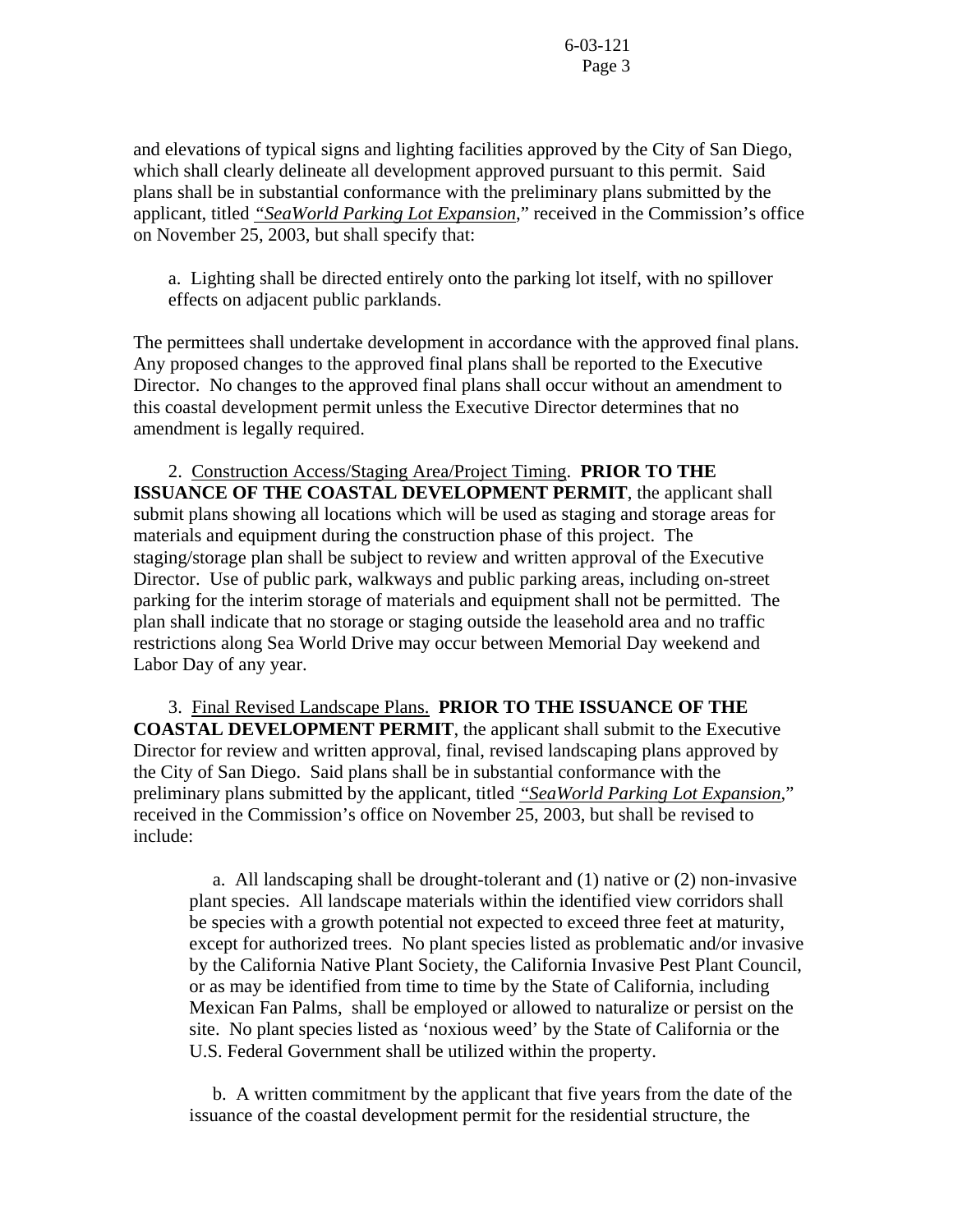applicant will submit for the review and written approval of the Executive Director, a landscape monitoring report, prepared by a licensed Landscape Architect or qualified Resource Specialist, that certifies whether the on-site landscaping is in conformance with the landscape plan approved pursuant to this Special Condition. The monitoring report shall include photographic documentation of plant species and plant coverage.

If the landscape monitoring report indicates the landscaping is not in conformance with or has failed to meet the performance standards specified in the landscaping plan approved pursuant to this permit, the applicant, or successors in interest, shall submit a revised or supplemental landscape plan for the review and written approval of the Executive Director. The revised landscaping plan must be prepared by a licensed Landscape Architect or Resource Specialist and shall specify measures to remediate those portions of the original plan that have failed or are not in conformance with the original approved plan.

The permittee shall undertake the development in accordance with the approved landscape plans. Any proposed changes to the approved plans shall be reported to the Executive Director. No changes to the plans shall occur without a Commission-approved amendment to the permit unless the Executive Director determines that no such amendment is legally required.

## 4. Other Permits. **PRIOR TO THE COMMENCEMENT OF CONSTRUCTION,** the applicant shall submit copies of all other required state or federal discretionary permits for the development herein approved. Any mitigation measures or other changes to the project required through said permits shall be reported to the Executive Director and shall become part of the project. Such modifications, if any, may require an amendment to this permit or a separate coastal development permit.

IV. Findings and Declarations.

The Commission finds and declares as follows:

 1. Detailed Project Description/History. The applicant proposes to pave 10.5 acres of its 16.5 acre expansion area just east of its prior leasehold boundary to create 1,383 additional paved, striped, formal parking spaces. The portion of the lot to be paved is underlain by the old Mission Bay South Shores landfill. It appears to have been previously graded or disturbed in the distant past, contains little vegetation of any kind, and has been used informally for overflow parking in its current unimproved state for several years. After grading the approximately 10.5 acre site to level it and removing any vegetation or debris, the soil will be compacted to 90% of its maximum dry density. The proposal will place three inches of asphalt concrete over four inches of aggregate base. Because of the underlying landfill, continuous subsidence is expected and regular maintenance of the lot will be required.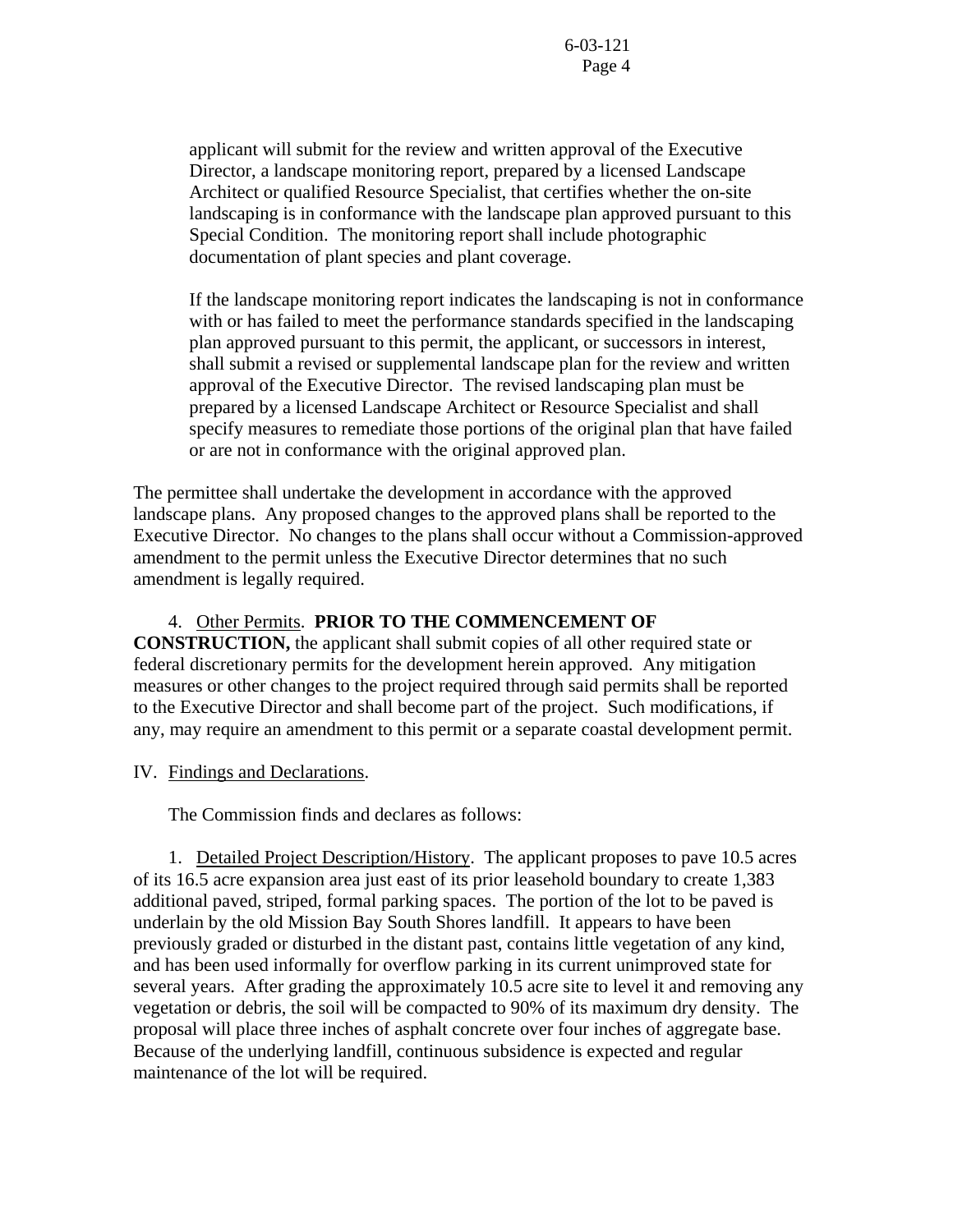In addition to the actual paving operation, the applicant is proposing to landscape the parking lot consistent with City standards; they propose only native and non-invasive species, with the exception of a proposal to incorporate Mexican Fan Palms into the plant palette. The plans include both temporary erosion controls and permanent drainage facilities; the latter will direct all flows to SeaWorld's on-site treatment plants. Typical parking lot lights are also proposed. Although the application does not identify signage, it is likely that some low-scale directional signs will be installed, typical of most parking lots.

There have been previous applications submitted to the Coastal Commission for the proposed development. CDP Application #6-01-074 was submitted on May 18, 2001. A number of issues were raised and not resolved, and the application was ultimately withdrawn on February 14, 2002. CDP Application #6-03-006 was submitted on January 14, 2003 and was heard by the Commission at the May, 2003 hearing. After public hearing, the Commission denied the application, as the Commission found it premature to approve the development while there was an in depth study of the Mission Bay South Shores landfill in progress. The Commission found that the information generated in the study would likely be crucial to its ability to approve the proposal, and suggested the applicant re-apply when the study was complete. The current application was submitted on November 25, 2003, but has only recently been filed, as it required additional information, including the final report of the landfill study.

SeaWorld is located within Mission Bay Park in the City of San Diego. It is situated adjacent to Mission Bay on the north and Sea World Drive on the south, and is surrounded largely by City parklands consisting of grassy, open areas. Mission Bay Park is an area of deferred certification, where the Commission retains jurisdiction and Chapter 3 policies of the Coastal Act are the standard of review, with the certified master plans for SeaWorld and Mission Bay Park used as guidance. Because the project site overlays a portion of the closed Mission Bay Landfill, other state and federal entities, such as the Regional Water Quality Control Board (RWQCB) and the Environmental Protection Agency (EPA) also have some oversight responsibilities. However, the responsibility of these other agencies regarding remediation and monitoring of the landfill does not divest the Coastal Commission of permitting jurisdiction, and Commission actions will not prevent other agencies from carrying out their assigned duties. Special Condition #4 requires submittal of any other state or federal permits that may be required for the proposed development.

 2. Water Quality. The following Chapter 3 policies are most applicable to the proposed development:

## **Section 30230**

Marine resources shall be maintained, enhanced, and where feasible, restored. Special protection shall be given to areas and species of special biological or economic significance. Uses of the marine environment shall be carried out in a manner that will sustain the biological productivity of coastal waters and that will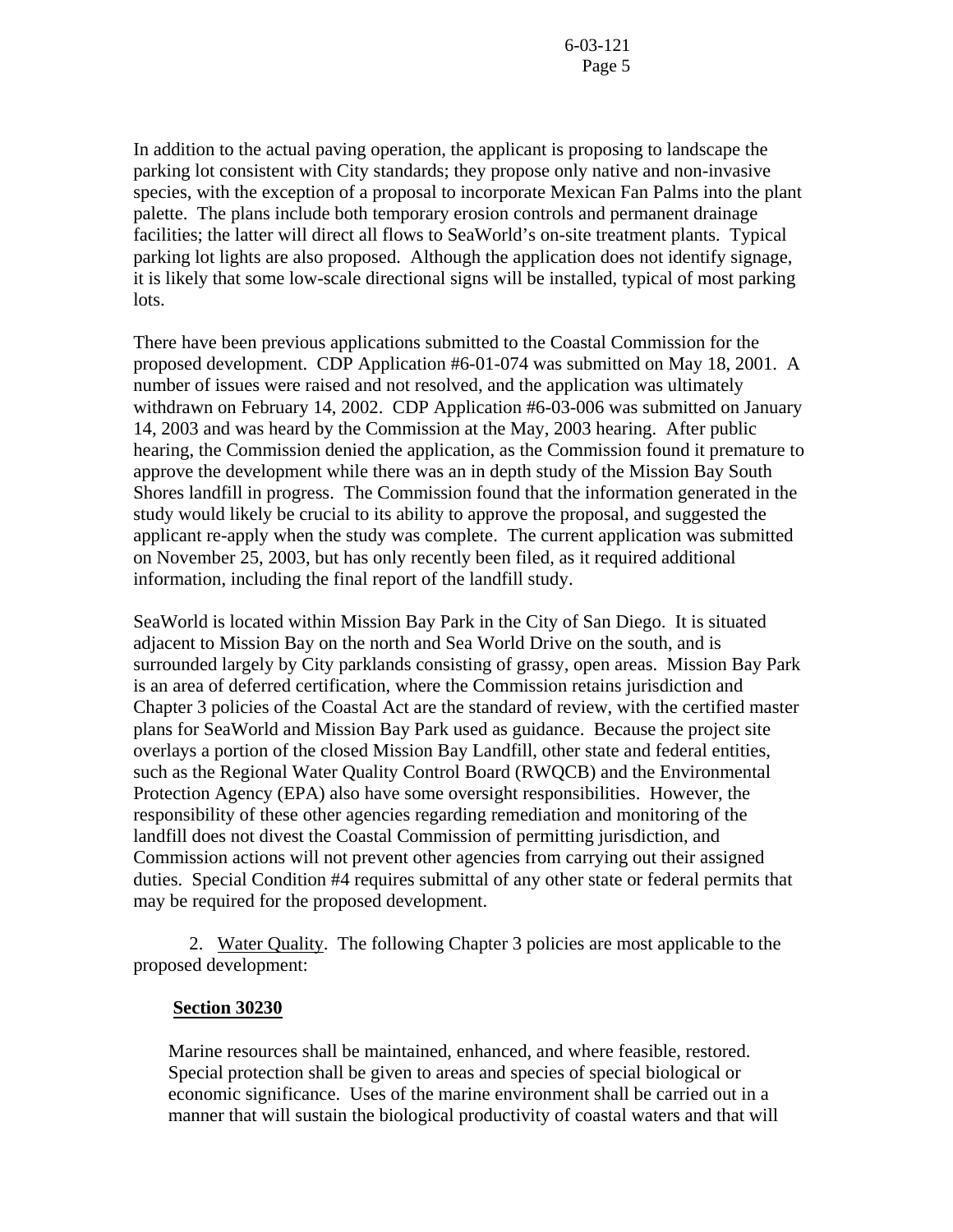maintain healthy populations of all species of marine organisms adequate for longterm commercial, recreational, scientific, and educational purposes.

## **Section 30231**

The biological productivity and the quality of coastal waters, streams, wetlands, estuaries, and lakes appropriate to maintain optimum populations of marine organisms and for the protection of human health shall be maintained and, where feasible, restored through, among other means, minimizing adverse effects of waste water discharges and entrainment, controlling runoff, preventing depletion of ground water supplies and substantial interference with surface water flow, encouraging waste water reclamation, maintaining natural vegetation buffer areas that protect riparian habitats, and minimizing alteration of natural streams.

As with all structural development in Mission Bay Park, SeaWorld contributes its share of stormwater runoff into the bay. In addition, SeaWorld is unique in that it uses sea water for its aquariums and show tanks, and circulates this water to and from the bay continually. To address this potential water quality concern, SeaWorld has constructed two on-site treatment facilities, that have been on-line since October, 1991. Conceived initially to address the treatment of used aquarium water, these facilities are subject to a National Discharge Elimination System Permit (NPDES), and were ultimately designed with enough capacity to treat the entire leasehold, including the 16.5-acre expansion area, and other planned leasehold improvements. The NPDES permit requires weekly sampling of coliform, chlorine, and acidity of the effluent, which discharges into Mission Bay, and semiannual monitoring of solids, turbidity, grease, and oil. At this time, some of the older existing parking lots do not drain to the on-site treatment plants. However, the remainder of the parking lot runoff enters the City's municipal storm drain system which is outfitted with low-flow interceptors. It is expected that, through long-term redevelopment, virtually all runoff generated at SeaWorld will eventually be directed through its existing treatment facilities, which have excess capacity capable of treating increased loads.

A portion of the eastern Sea World leasehold, including the subject 10.5 acres, is underlain by the inactive Mission Bay Landfill. The City of San Diego operated the landfill from approximately 1952 until 1959. The landfill reportedly accepted municipal solid waste and some liquid industrial wastes (including acids, alkaline solutions, solvents and paint wastes). The U.S. Environmental Protection Agency estimates that up to 737,000 gallons of industrial wastes may have been disposed at the landfill during its operation; other sources produced significantly higher estimates, with the highest estimate being a potential 5.4 million gallons. After closure of the landfill, dredged material from Mission Bay (consisting of mostly fine-grained material) was placed on top of the former landfill surface to a depth of approximately 15 feet.

Several investigations of the landfill were conducted to evaluate the extent of potential chemical contamination. Samples for chemical analysis were collected from soils, surface water, sediments and groundwater from the landfill and surrounding areas.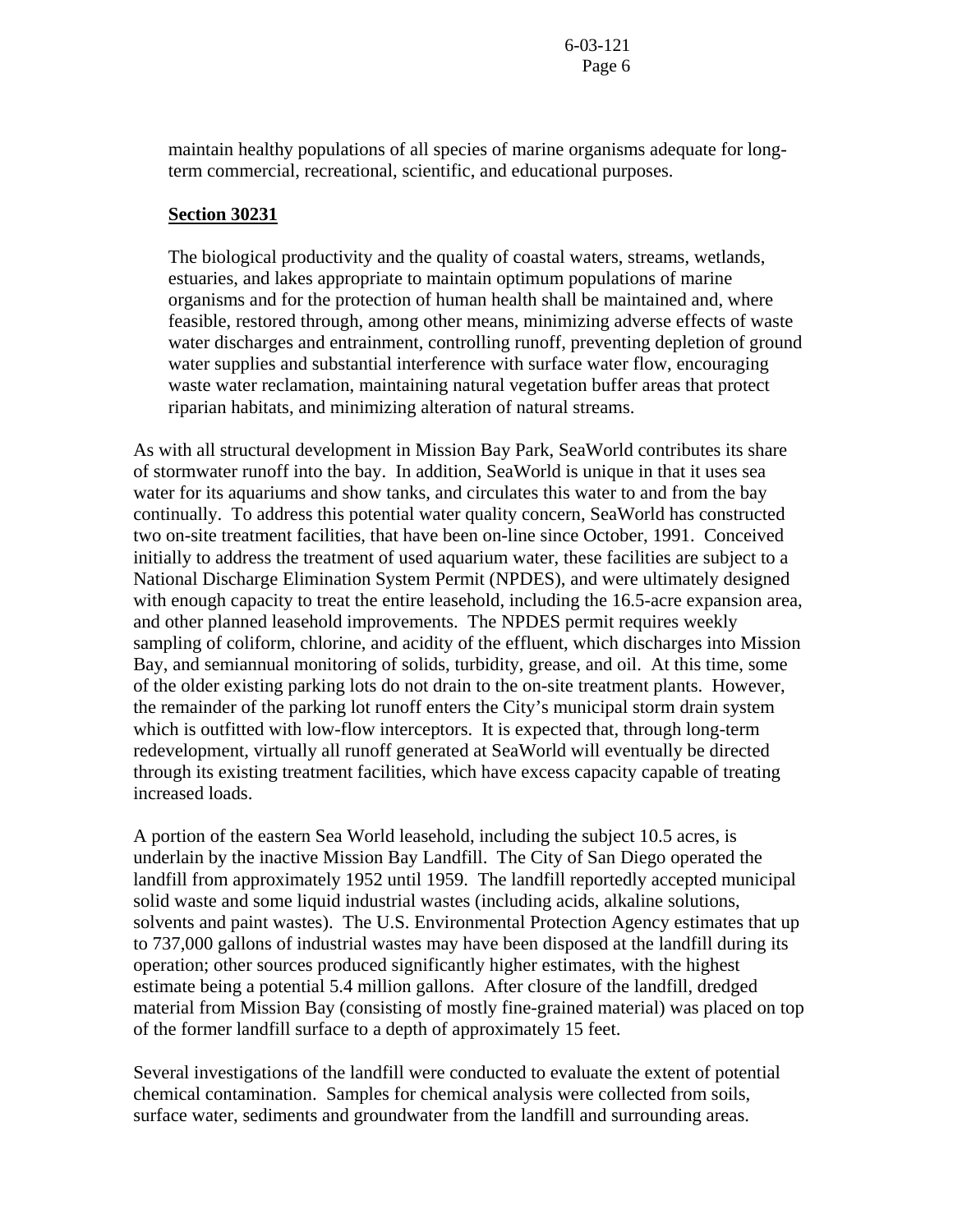Investigations detected a number of chemicals in onsite soils and groundwater including heavy metals, volatile and semi-volatile organic compounds and chlorinated pesticides. In 1985, the Regional Water Quality Control Board (RWQCB) adopted Order No. 85-78, which required, among other things, routine monitoring of groundwater, surface water and sediments from Mission Bay and the San Diego River.

In addition to routine monitoring, several additional soil and groundwater investigations were conducted in and around the landfill through 1997. The results of these investigations and continued routine monitoring indicate that low levels of chemicals are detected in soils and groundwater beneath and adjacent to the landfill. According to the RWQCB, these low levels of chemicals do not represent a significant threat to public health or the environment. Furthermore, the California Department of Toxic Substances Control (DTSC) and U.S. EPA previously evaluated the site in 1987 and 1993, respectively, and determined that the site did not pose a significant threat to public health or the environment. Moreover, although the Mission Bay Landfill was considered for listing on the EPA's Superfund National Priorities List in the early 1990's, it was determined that the site did not qualify for inclusion on the list.

Over the past four years, the City has conducted an additional investigation of the landfill to determine constituents, boundaries and any potential leakage and a Technical Advisory Committee (TAC) was convened, consisting of representatives of environmental organizations, the RWQCB, the state university system, the medical profession, and the community, as well as members of the City's Solid Waste department, who acted as staff to the committee. The TAC was primarily charged with determining the physical extent of the landfill, identifying its contents to the degree possible through searches of old records, identifying the current chemical makeup of the landfill, and analyzing any potential risks to public health and safety.

The Technical Advisory Committee's (TAC's) findings were documented in a final report in September, 2006. It summarized the technical investigations that had been conducted, which identified the landfill constituents and any potential public hazards. The study concluded that the landfill boundaries were slightly larger than previously thought, but that no leaking of toxic materials was occurring, and no significant public hazard existed. The only remediation identified in the report was to increase the soil cover on a portion of the landfill well away from the SeaWorld site. The City's Local Enforcement Agency, which regulates all development within 1,000 feet of any landfill, has determined that paving the proposed 10.5 acre portion for parking lot purposes will not adversely affect the landfill itself, nor pose an increased risk to the public (see Exhibit #4). In addition, should any type of additional monitoring or remediation of the landfill be determined to be necessary in the future, the proposed development consists primarily of only surface improvements, such that the development should not preclude or interfere with such actions.

The City has a Post Closure Land Use Plan for South Shores, adopted in October, 1995. Elements of this plan most applicable to the proposed parking lot improvements address depth of excavations, placement of utilities, drainage systems, landscaping and irrigation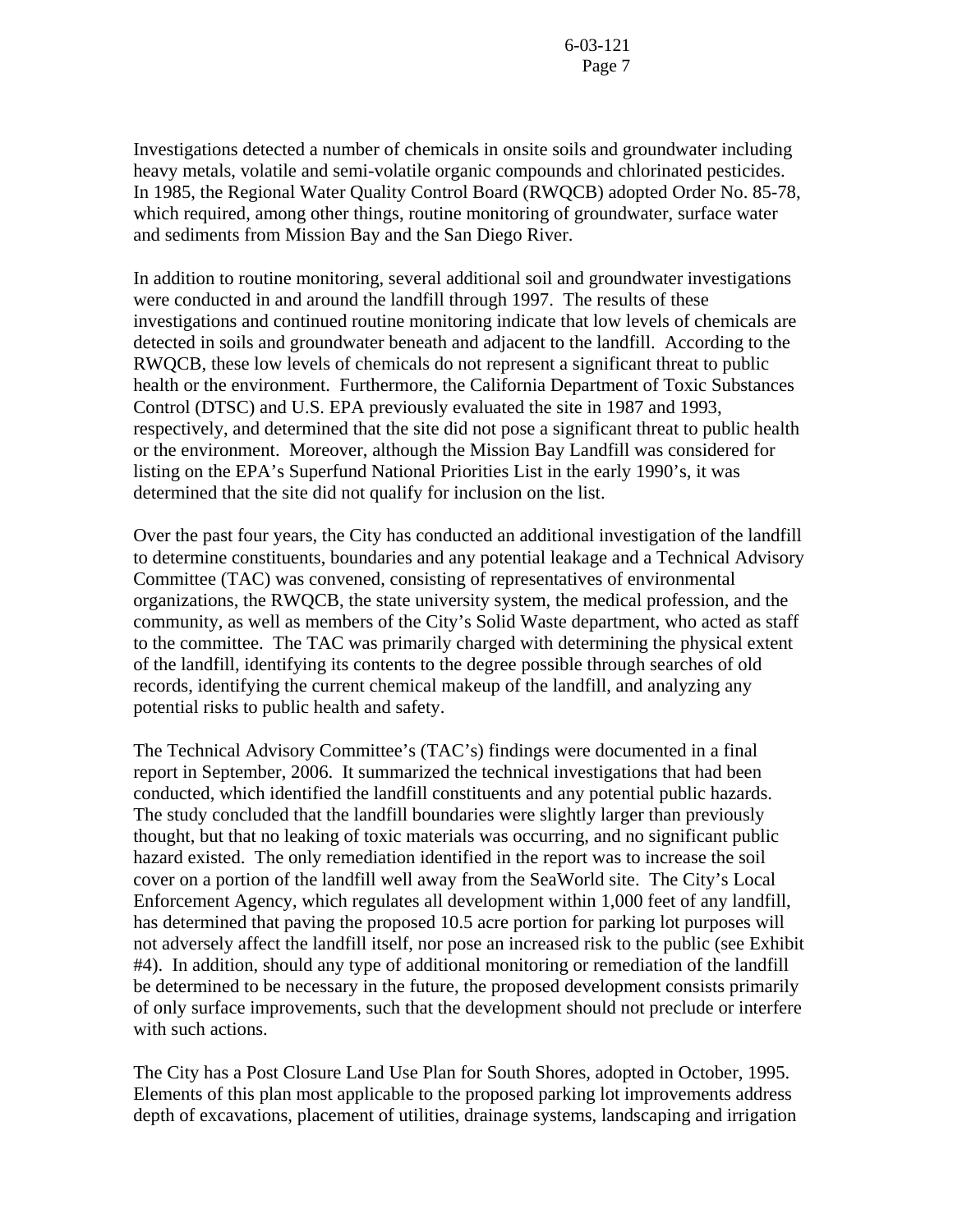and continuous air monitoring. As proposed, the project is fully consistent with these requirements. The RWQCB continues to be the lead agency for oversight for water quality issues at the Mission Bay Landfill. Representatives of that agency have indicated in the past that only minimal structural improvements can occur over landfills, and that capping the site with asphalt for parking is the preferred use. The City of San Diego continues to monitor the site in accordance with RWQCB Order 97-11, General Waste Discharge Requirements for Post-Closure Maintenance of Inactive Nonhazardous Waste Landfills, and the site is currently in compliance with the requirements of the City of San Diego Solid Waste Department, the RWQCB, and the California Integrated Waste Management Board.

In conjunction with the SeaWorld Master Plan LCP amendment, Commission's Water Quality staff reviewed the available monitoring data regarding groundwater conditions at the Mission Bay Landfill. Staff concluded that data supports the determinations by the regulatory agencies overseeing the landfill that the low levels of chemicals detected do not represent a significant threat to public health or the environment. More recently, the Water Quality staff has been reviewing the materials and findings generated by the TAC, and has concluded that no new or different concerns with respect to water quality have been identified and that the proposed parking lot paving will not result in adverse impacts to the environment or to health and safety.

SeaWorld has a Best Management Practices (BMP) program in place to control non-point sources of pollution during its day-to-day operations. During review of past permits, the Commission's Water Quality Unit has reviewed SeaWorld's treatment facilities and BMP program and determined that these are adequate to address existing development and the Tier 1 projects described in the Master Plan. The proposed parking lot improvements are a Tier 1 development, and have been designed consistent with SeaWorld's BMP program, which the Commission certified when reviewing the City's most recent amendment to the Mission Bay Master Plan. Therefore, the Commission finds the proposed development, as conditioned, consistent with the cited Coastal Act policies addressing water quality.

3. Public Access/Parking. The following Coastal Act policies are most pertinent to the proposed development, and state, in part:

## **Section 30211**

Development shall not interfere with the public's right of access to the sea where acquired through use or legislative authorization, including, but not limited to, the use of dry sand and rocky coastal beaches to the first line of terrestrial vegetation.

#### **Section 30212**

(a) Public access from the nearest public roadway to the shoreline and along the coast shall be provided in new development projects except where: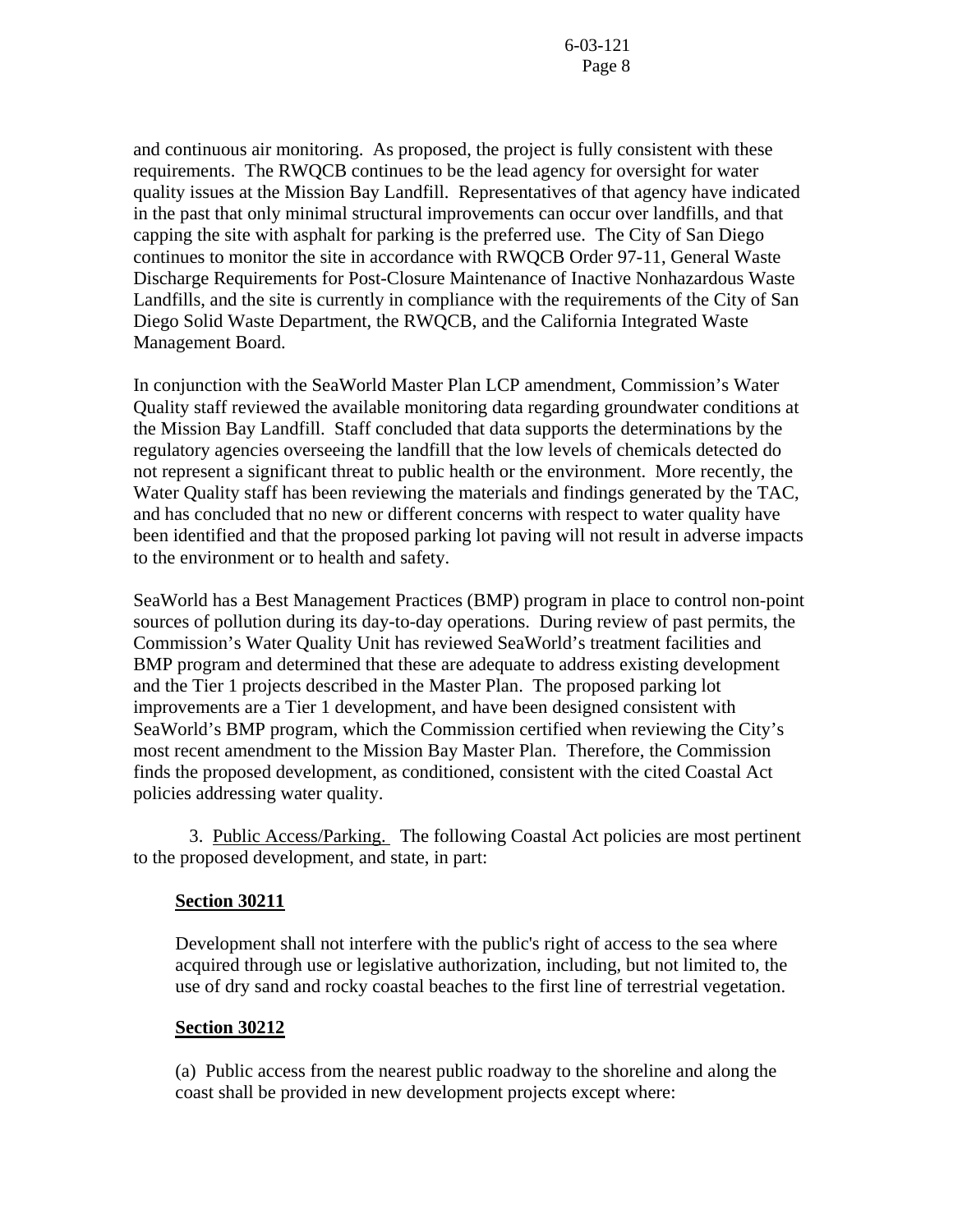(1) it is inconsistent with public safety, military security needs, or the protection of fragile coastal resources,

(2) adequate access exists nearby.

#### **Section 30604(c)**

(c) Every coastal development permit issued for any development between the nearest public road and the sea or the shoreline of any body of water located within the coastal zone shall include a specific finding that the development is in conformity with the public access and public recreation policies of Chapter 3 (commencing with Section 30200).

#### **Section 30252**

The location and amount of new development should maintain and enhance public access to the coast by…(4) providing adequate parking facilities or providing substitute means of serving the development with public transportation, [and] (5) assuring the potential for public transit for high intensity uses….

SeaWorld is a private commercial leasehold within Mission Bay Park, a public park built primarily on tidelands granted to the City of San Diego. The site is located between the first coastal roadway and the bay. Although public lateral access is available along most of the Mission Bay shoreline, there is no public access through the fenced SeaWorld facilities, which extend to or beyond the waterline in places. Pedestrian and bicycle traffic have a delineated trail through the parking areas and rejoin the bayside pathway on either side of the leasehold. Vertical access to the shoreline is available both east and west of the Sea World leasehold.

The certified Mission Bay Park Master Plan cites a complete pedestrian access pathway around the bay as a future goal. In its action to certify the SeaWorld Master Plan, the Commission determined that additional pedestrian or bicycle access through the SeaWorld leasehold was not required to mitigate for the detailed Tier 1 projects identified in the plan, although additional access may be required for some or all of the Tier 2 projects in the future, as these are only identified currently as potential redevelopment sites within the leasehold. The proposed parking lot improvements, along with the future special events complex which will be sited on the remaining 6 acres of the total 16.5-acre site, is one of the five Tier 1 projects proposed in the SeaWorld Master Plan as approved by the City and the Coastal Commission. The other Tier 1 projects, which were all conceptually endorsed in the master plan, include a splash-down ride, educational facilities, front gate renovations and an enlarged and relocated special events center. The first two projects have already gained coastal development permits; the other two have not been formally proposed as yet.

In its review of the SeaWorld Master Plan Update, the Commission expressed concerns regarding the direct loss of public parkland, failure to provide adequate shoreline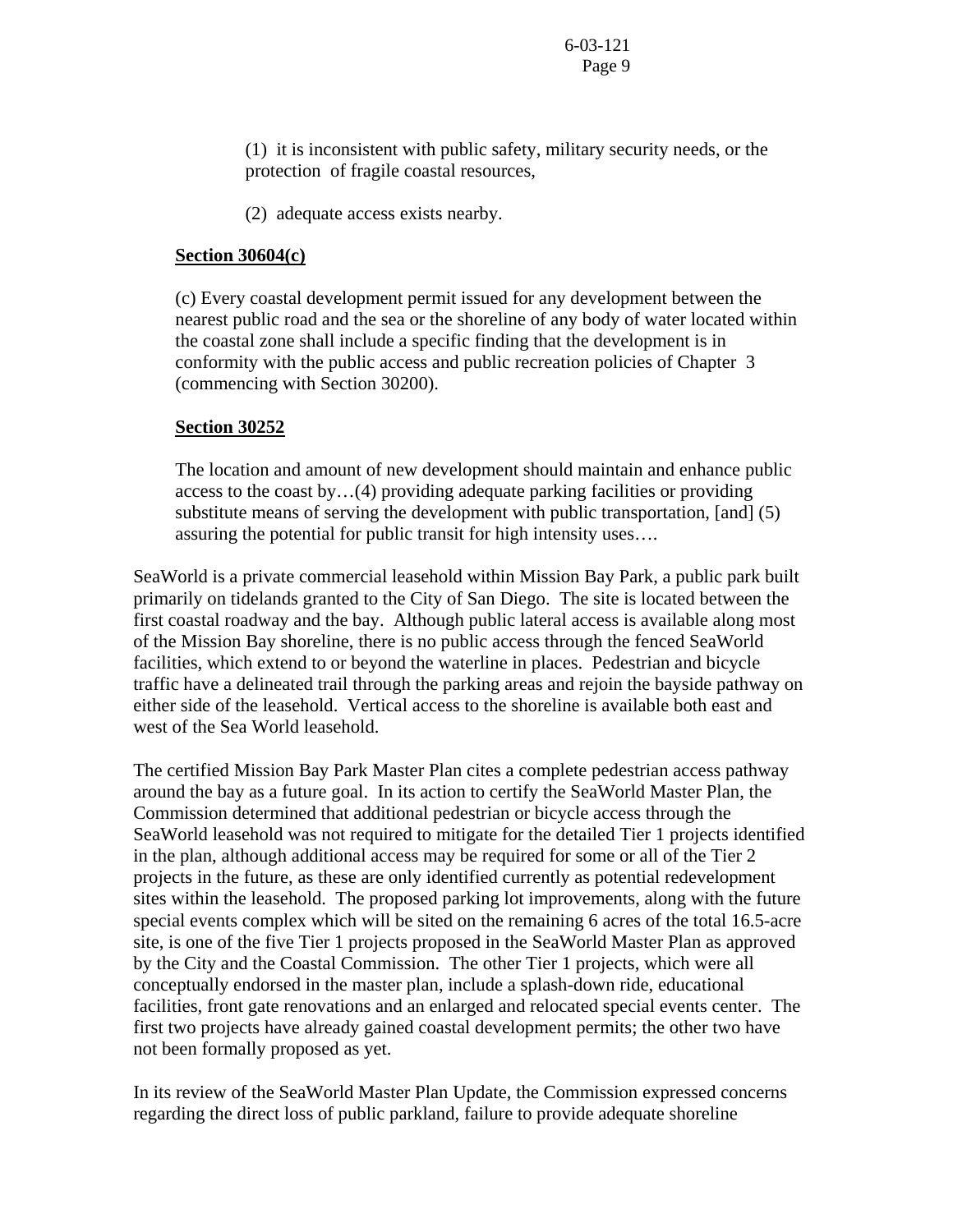setbacks for public access and the need to prioritize public recreational improvements over commercial development and leasehold expansion within Mission Bay Park. The Commission suggested changes to the plan policies to address implementation measures and funding mechanisms to assure completion of identified regional park improvements on South Shores and Fiesta Island concurrent with expansion of the SeaWorld leasehold or any other expanded commercial development in Mission Bay Park. Such private commercial development has a cumulative impact on traffic and circulation within the park and occupies land area otherwise available for lower cost visitor and recreational facilities which are high priority uses under the Coastal Act.

With regard to the SeaWorld leasehold, the Commission's suggested modifications relating to provision of public recreational improvements would affect any development proposed on the 16.5 acre expansion area. The City accepted the suggested modifications of the Sea World Master Plan component of the Mission Bay Park LUP, which was subsequently effectively certified, such that the public recreational improvements are currently required of SeaWorld. The suggested modifications include a public access improvement, the waterfront promenade on South Shores Park which, if constructed by SeaWorld, would serve to offset in part the ongoing access constraints on lower cost visitor and recreational facilities in Mission Bay Park, which will be exacerbated by the proposed Tier 1 projects, and would allow all Tier 1 development to move forward. The Commission found construction of the waterfront promenade will offset the impacts to public access associated with expansion of the SeaWorld leasehold in an area otherwise available to provide lower cost visitor and recreational facilities and will assure completion of a significant component of the planned South Shores park development commensurate with Tier 1 expansion plans. The Commission granted approval for those improvements at South Shores last year, and that public project will be underway soon.

With respect to the adequacy of on-site parking, SeaWorld currently provides a total of 8,350 parking spaces for visitors, staff, and employees; parking spaces have not been specifically allocated for individual uses, but most employee parking occurs in the lots nearest the administrative facilities and, during times of heaviest park use, in the parking lot nearest the Hubbs Research laboratories, aquaculture tanks, and associated research and administrative functions, located northwest of SeaWorld proper, but within the overall leasehold boundaries. Although it is difficult to accurately analyze exactly how much parking a theme park such as Sea World normally requires, there is no indication that on-site parking facilities are currently inadequate. However, increasing populations in general, along with long-term buildout of SeaWorld, may eventually result in parking shortages.

The proposed parking lot improvements will increase SeaWorld's formal (paved) on-site parking availability by 1,353 parking spaces, although the lot is intermittently used for parking in its unimproved state. A small portion of the new parking offsets the loss of twenty over-size (RV and trailer) parking spaces lost in development of the Education Center. The proposed improvements will have no effect on current public access patterns in this part of Mission Bay Park, since it is located within the SeaWorld leasehold and will increase parking capacity. Moreover, the Commission finds that construction and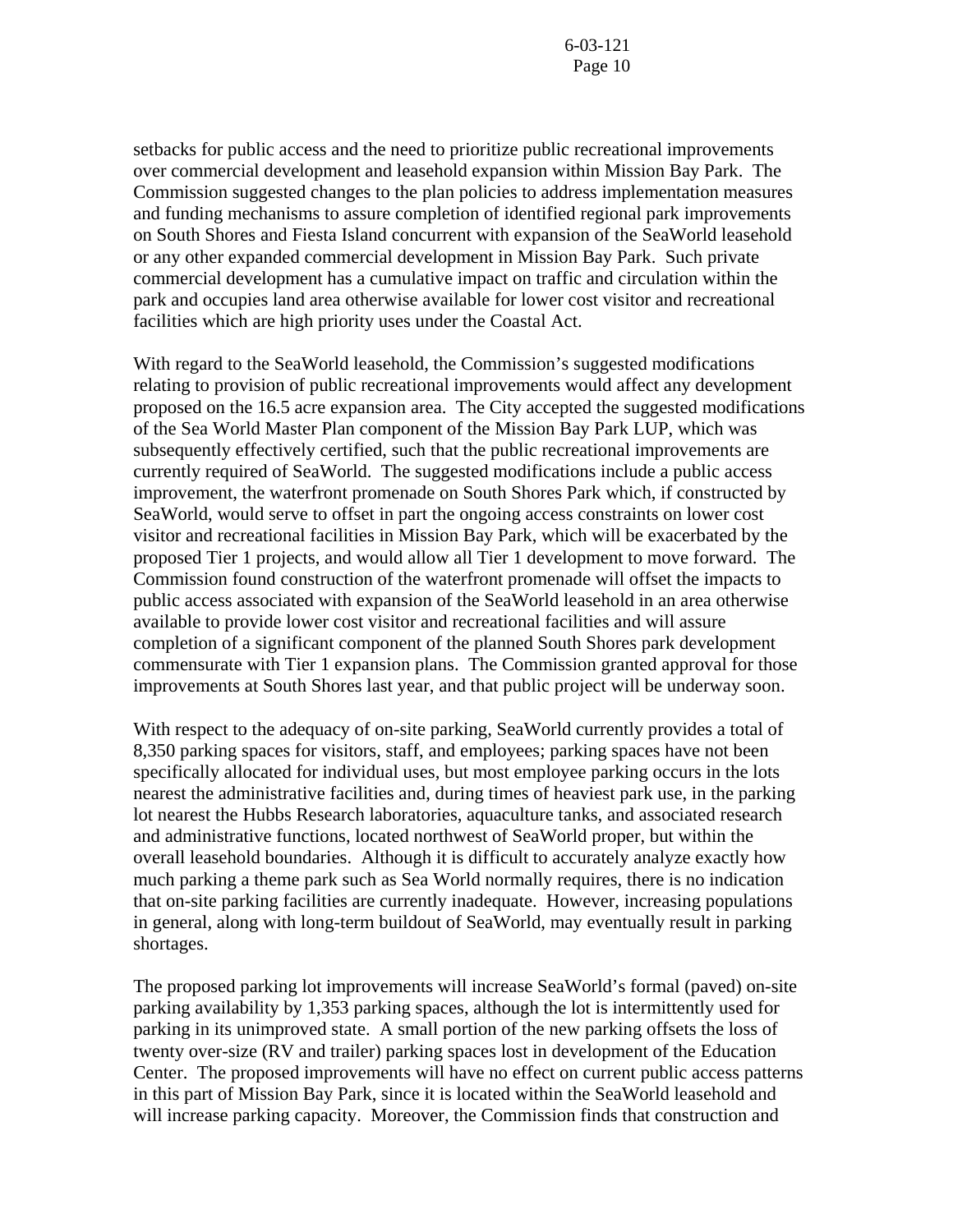operation of the parking lot facilities will not diminish any existing access opportunities or recreational experiences, and adequate lateral and vertical access is available to serve the demonstrated needs of the public in this area of Mission Bay Park, as specifically required in Section 30604(c) of the Coastal Act.

In summary, the Commission finds that adequate vertical and lateral access exists around the Sea World leasehold for the currently demonstrated needs of visitors to this portion of Mission Bay Park. The on-site parking reservoir, although adequate for the facilities' needs to date, even with the Tier 1 projects, may become strained in the future. The proposed improvements will alleviate that future need now, and replace parking recently lost to an approved project. Special Condition #2 requires identification of all construction staging and storage areas, prohibiting the use of public areas for this purpose. If use of public areas or closure of travel lanes cannot be avoided altogether, then work must occur outside the summer season. Therefore, as conditioned, the Commission finds the proposal consistent with all of the cited public access policies of the Coastal Act.

 4. Visual Impacts. Section 30251 of the Coastal Act addresses visual resources, and states, in part:

The scenic and visual qualities of coastal areas shall be considered and protected as a resource of public importance. Permitted development shall be sited and designed to protect views to and along the ocean and scenic coastal areas, to minimize the alteration of natural land forms, to be visually compatible with the character of surrounding areas, and, where feasible, to restore and enhance visual quality in visually degraded areas….

All of Mission Bay Park is a highly scenic public recreational resource, such that protection and enhancement of visual amenities is a critical concern in any proposed development in the park. The proposed parking lot paving project is located within the 16.5-acre expansion area, but is separated from the water by the 6-acre portion to be developed with a Special Event Center. It is adjacent to existing improved SeaWorld parking lots to the west, and South Shores Road and public park improvements to the east; Sea World Drive runs along the southern boundary of the site, separated from the proposed development by an existing landscaped berm. Most of the proposed development consists of only surface improvements.

However, the applicant is proposing landscaping and lighting improvements to serve the parking lot and buffer it visually. Although not specifically called out in the application, it is expected that some directional signage will also be installed. Special Condition #1 requires submittal of final project plans for grading, paving and lighting, to be sure the lighting standards do not block any existing public views from outside the leasehold. Special Condition #3 requires a final, revised landscaping plan, to assure that only drought tolerant, native or non-invasive plants and appropriate irrigation methods are used. At a minimum, the proposed Mexican Fan Palms must be removed from the landscaping palette, as these are now identified as invasive. Therefore, as conditioned,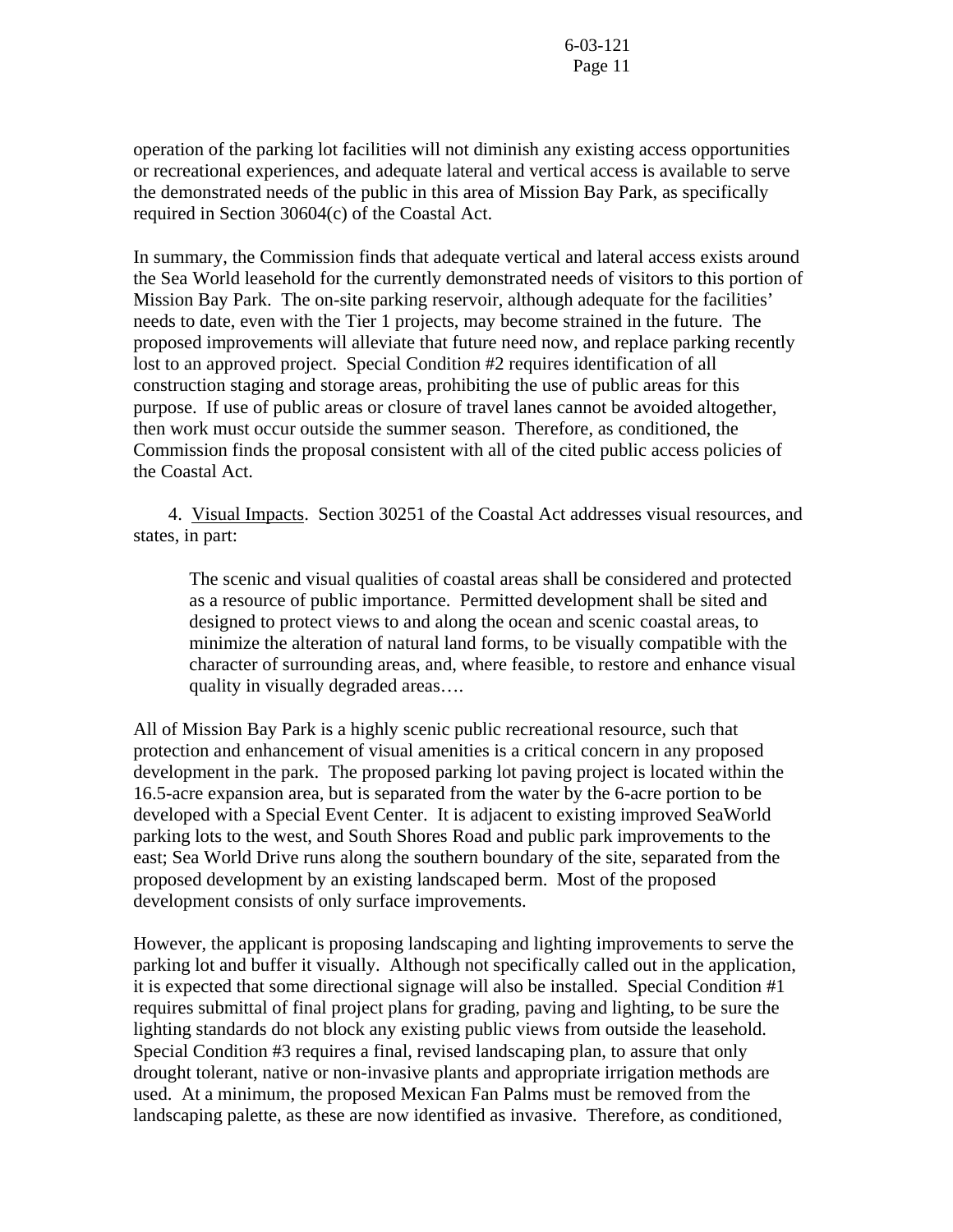the Commission finds the proposed new parking lot will be consistent with Section 30251 of the Act.

 5. Local Coastal Planning. Mission Bay Park is primarily unzoned. As a whole, Mission Bay Park is a dedicated public park, and SeaWorld, adjacent to the project site, is one of many designated commercial leases in the presently-certified Mission Bay Park Master Plan (land use plan). The Commission has certified a Mission Bay Park Master Plan amendment, incorporating the SeaWorld Master Plan as a component. The plan identifies the South Shores area for general public recreational improvements, including shoreline, the proposed promenade, other walkways, picnic areas, lawn play areas, etc. The proposed development is thus consistent with the Mission Bay Park Master Plan, including the mitigation requirements of the SeaWorld component. Moreover, it has been found consistent with all applicable Chapter 3 policies of the Coastal Act. No other local discretionary actions are required as a result of the improvements proposed herein. Therefore, the Commission finds that approval of the project will not prejudice the ability of the City of San Diego to prepare a fully certifiable LCP for its Mission Bay Park segment.

 6. Consistency with the California Environmental Quality Act (CEQA). Section 13096 of the Commission's Code of Regulations requires Commission approval of Coastal Development Permits to be supported by a finding showing the permit, as conditioned, to be consistent with any applicable requirements of the California Environmental Quality Act (CEQA). Section 21080.5(d)(2)(A) of CEQA prohibits a proposed development from being approved if there are feasible alternatives or feasible mitigation measures available which would substantially lessen any significant adverse effect which the activity may have on the environment.

The proposed project has been conditioned in order to be found consistent with the Chapter 3 policies of the Coastal Act. Mitigation measures, including conditions addressing public access and biological resources will minimize all adverse environmental impacts. As conditioned, there are no feasible alternatives or feasible mitigation measures available which would substantially lessen any significant adverse impact which the activity may have on the environment. Therefore, the Commission finds that the proposed project is the least environmentally-damaging feasible alternative and is consistent with the requirements of the Coastal Act to conform to CEQA.

## STANDARD CONDITIONS:

1. Notice of Receipt and Acknowledgment. The permit is not valid and development shall not commence until a copy of the permit, signed by the permittee or authorized agent, acknowledging receipt of the permit and acceptance of the terms and conditions, is returned to the Commission office.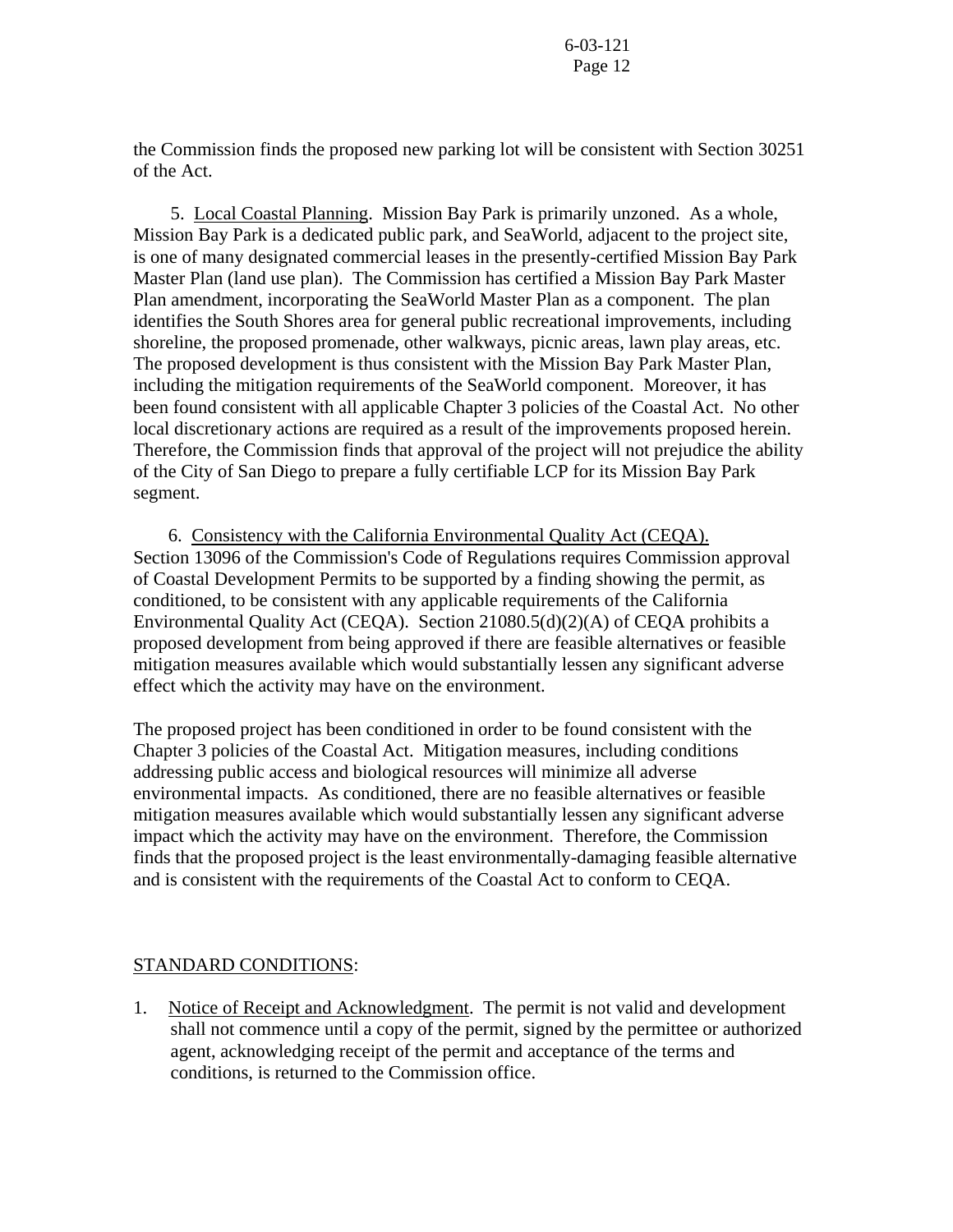- 2. Expiration. If development has not commenced, the permit will expire two years from the date on which the Commission voted on the application. Development shall be pursued in a diligent manner and completed in a reasonable period of time. Application for extension of the permit must be made prior to the expiration date.
- 3. Interpretation. Any questions of intent or interpretation of any condition will be resolved by the Executive Director or the Commission.
- 4. Assignment. The permit may be assigned to any qualified person, provided assignee files with the Commission an affidavit accepting all terms and conditions of the permit.
- 5. Terms and Conditions Run with the Land. These terms and conditions shall be perpetual, and it is the intention of the Commission and the permittee to bind all future owners and possessors of the subject property to the terms and conditions.

(G:\San Diego\Reports\2003\6-03-121 SeaWorld pkg lot stfrpt.doc)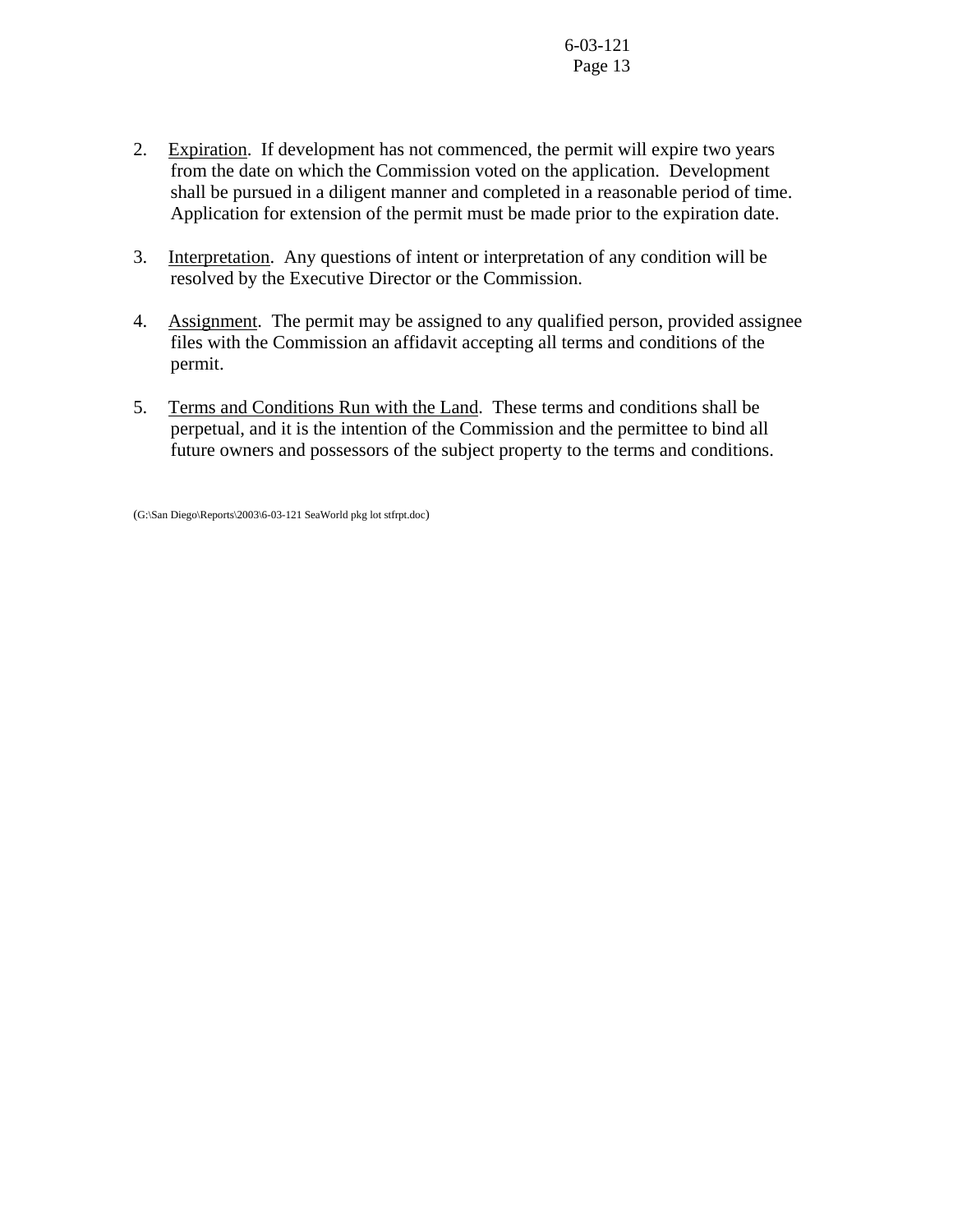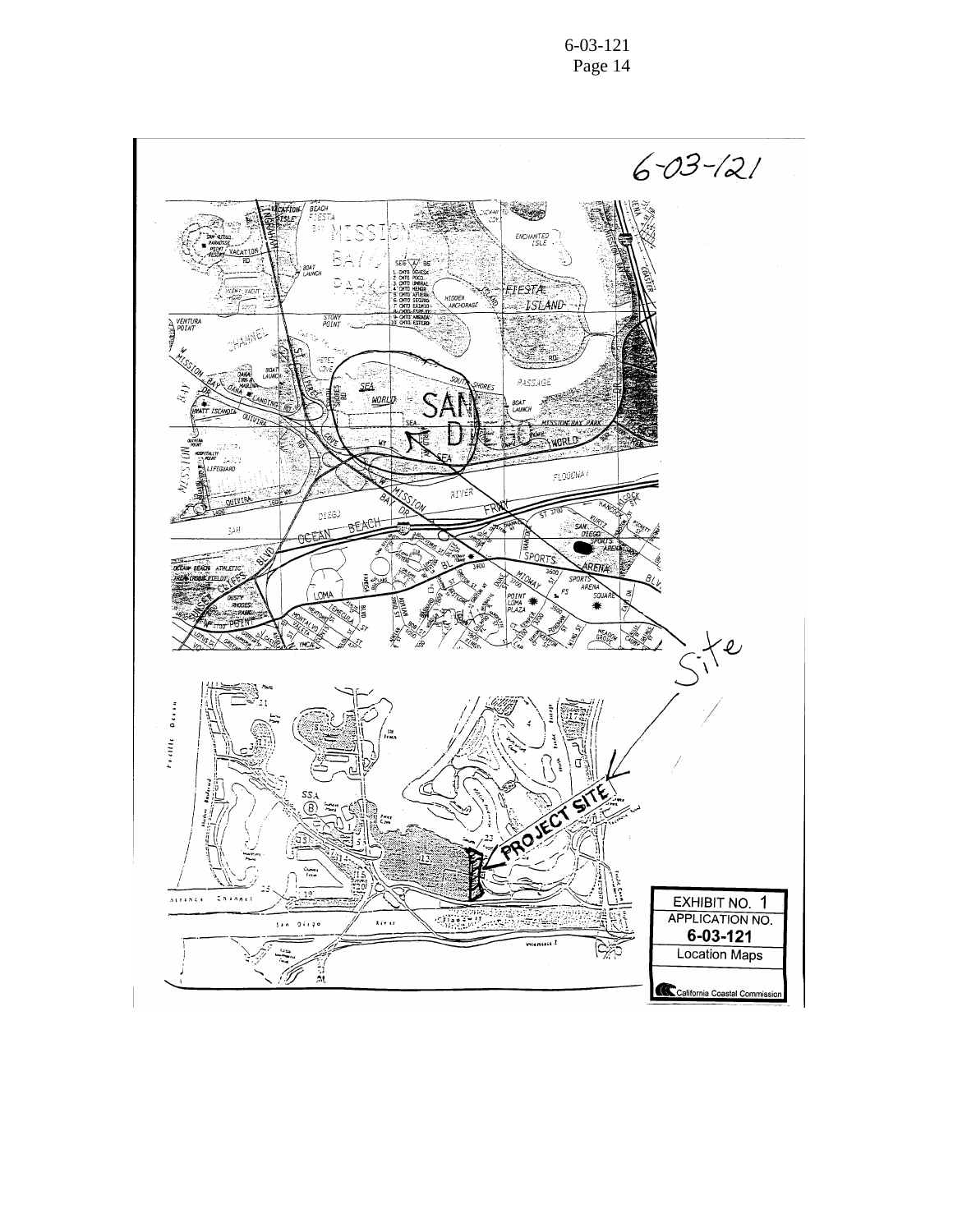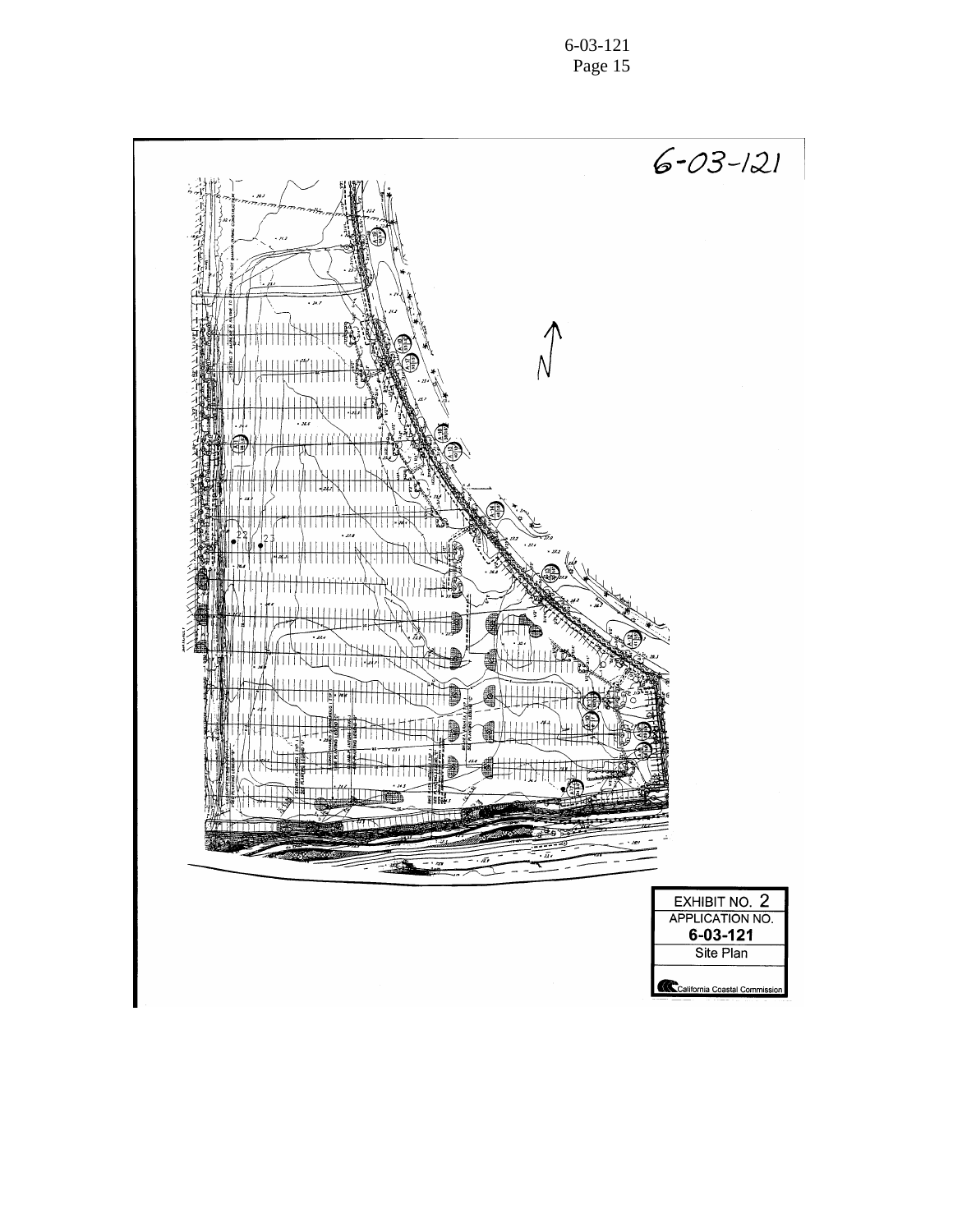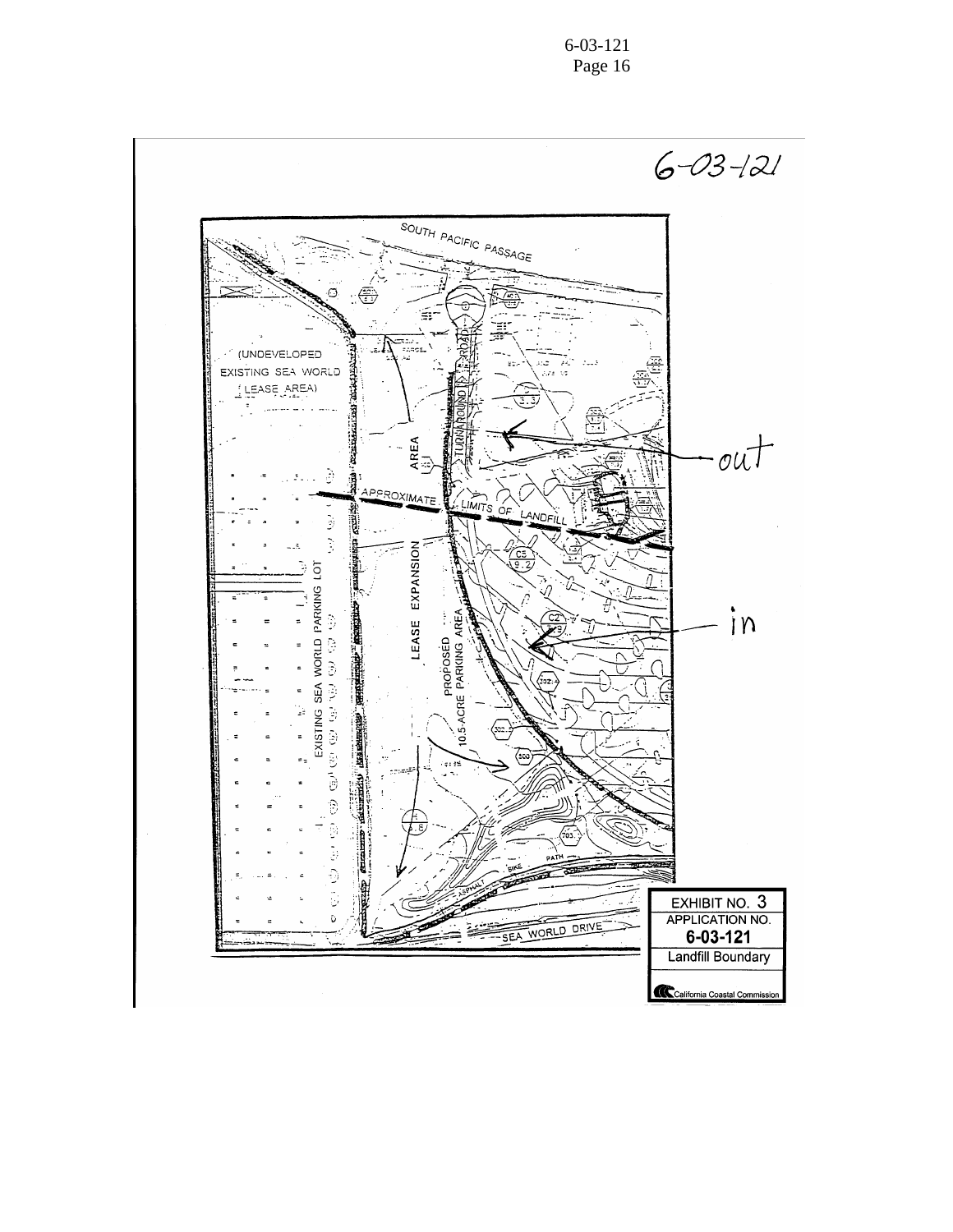

THE CITY OF SAN DIEGO

January 23, 2007

Mr. Patrick Owen SeaWorld Adventure Parks 500 Sea World Drive San Diego, CA 92109-7904

Dear Mr. Owen:

Expansion Parking Lot, Mission Bay Landfill Postclosure Land Use Subject:

In April 2003, the City of San Diego Solid Waste Local Enforcement Agency (LEA) reviewed the Final Post-Closure Land Use Plan for the Expansion Parking Lot dated March 21, 2003 prepared by URS for SeaWorld Adventure Parks and provided a letter dated April 25, 2003 approving the proposed project, with conditions. The postclosure land use plan proposal consisted of a Project Plan, Construction Health and Safety Guidelines, Community Health and Safety Plan, Post-Construction Maintenance Plan, References and supporting Figures and Appendices.

The LEA has re-reviewed the project in light of the "Report on Environmental Site Assessment of the Mission Bay Landfill" dated September 8, 2006 by SCS Engineers and hereby approves the Expansion Parking Lot project with the same conditions as given in our letter of April 25, 2003. The conditions are repeated below for your convenience:

- Section Four Post-Construction Maintenance Plan, Sections 4.2. 1. Quarterly monitoring reports shall be submitted within 30 days of the end of the quarterly monitoring period.
- Section Four Post-Construction Maintenance Plan, Section 4.2. 2. Monitoring of new storm drain inlets west and north of landfill shall be included in subsurface monitoring program.
- Community Health and Safety Plan, including landfill gas monitoring 3. component, is required for installation of storm drains west and north of parking lot projects.



Solid Waste Local Enforcement Agency (LEA) . Development Services 1010 Second Avenue, Suite 600, MS 606L . San Diego, CA 92101-4998 Tel (619) 533-3688 Fax (619) 533-3689